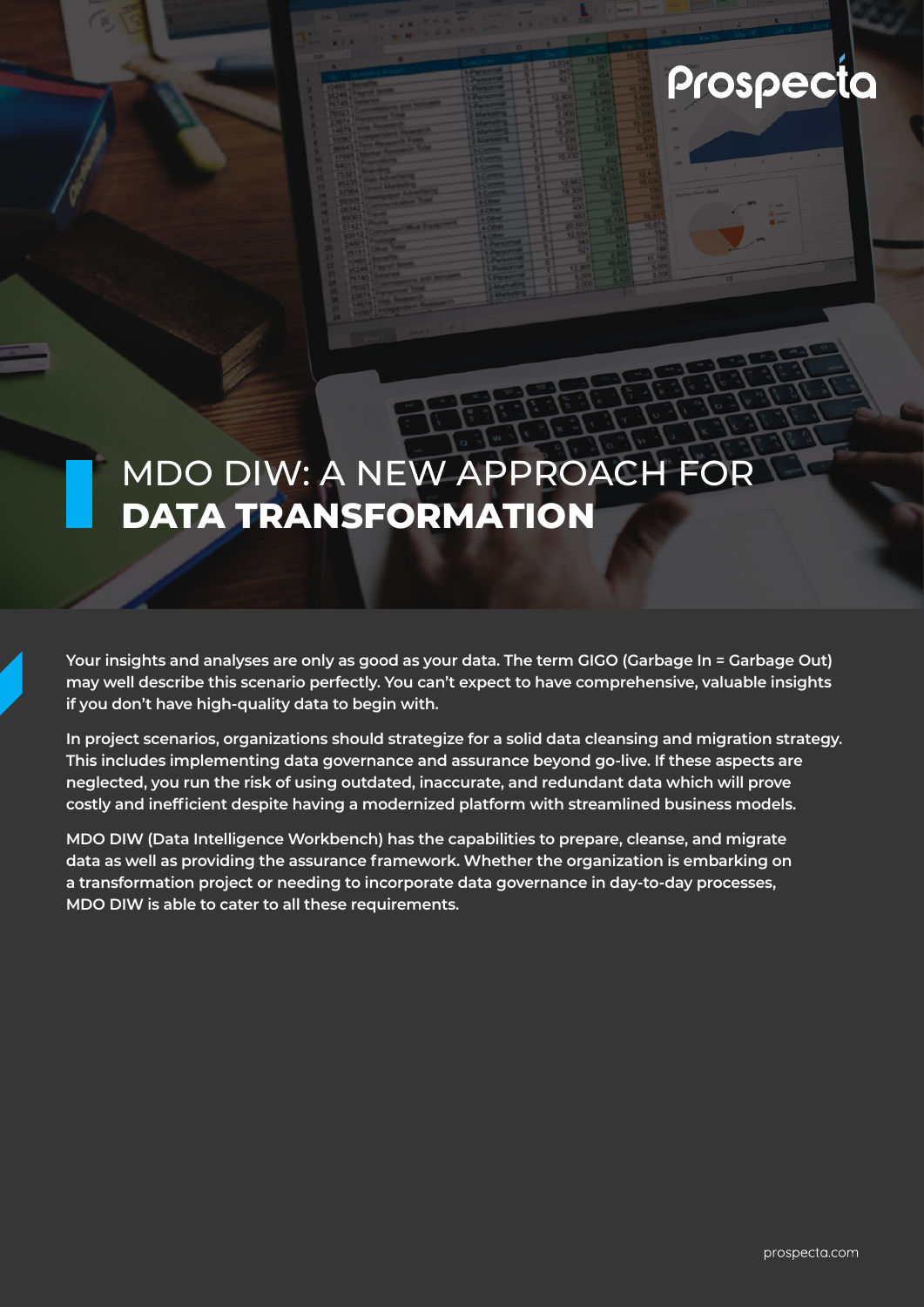

#### **Data Cleansing and Migration Challenges**

#### **Tedious data preparation and migration as part of project tasks**

- Absence of framework and automation to assess and rectify data, have to depend on manual processes.
- Resource-intensive and time-consuming efforts to prepare, cleanse, and migrate data, compromising project deliverables and milestones.

#### **No guarantee of data accuracy**

■ Hard to identify expired and redundant data, resorting to manual/semi-manual validation to identify data issues.

#### **Absence of data strategy as part of project deliverables**

■ Having the mindset that data-related activities like cleansing and migration only happen during project phase without realizing the need to implement ongoing data quality and governance even beyond go-live.

#### **No ownership and governance of data**

■ No top-down, enterprise-wide approach in enforcing data ownership and governance, making it impossible to have confidence in data to form strategic, forward-looking decisions.



#### **MDO DIW Solution Areas**

MDO DIW provides a workbench with pre-defined data models to validate and remediate data errors, with minimal human intervention. It ensures overall data completeness, integrity, and compliance.

Its solution areas encompass end-to-end data processes.

#### **Data Readiness**

- Preparation stage for projects like S/4HANA transformation.
- Data quality assessment
	- □ Assess current quality of data, including opportunities for improvement and identification of which master data areas to be enriched.
	- □ Analyze data based on target structures and gaps, as well as specific analytics and reporting requirements.
	- □ Data readiness check in terms of risks during transformation stage.
- Definition and setup
	- □ Data quality metrics will identify data areas that lack clear definitions, have duplicates, or are incomplete.
	- □ Definition of rules, target structures, and mapping.
	- □ Definition of data enrichment strategy from content library or external sources as well as data retention strategy.
	- Data Stewards and business-related roles to be identified for data preparation stage.
- Data preparation
	- □ Data collection to include missing data that will be required.
	- □ Data enrichment based on standards and external sources.
	- □ Setup of approvals and audit trails for data audits.
	- □ Provide the necessary data for Mock Cycles Integration/Excel Files.

#### **Data Cleansing**

- Detect and correct data errors during project mode or as ongoing data cleansing activities leveraging analytics and insights.
- Rebuild
	- □ Identification and remediation of missing data.
	- □ Validation rules based on reference and transactional data.
	- □ Data integrity checks between master and conditional data.
	- □ Transformation rules based on target design.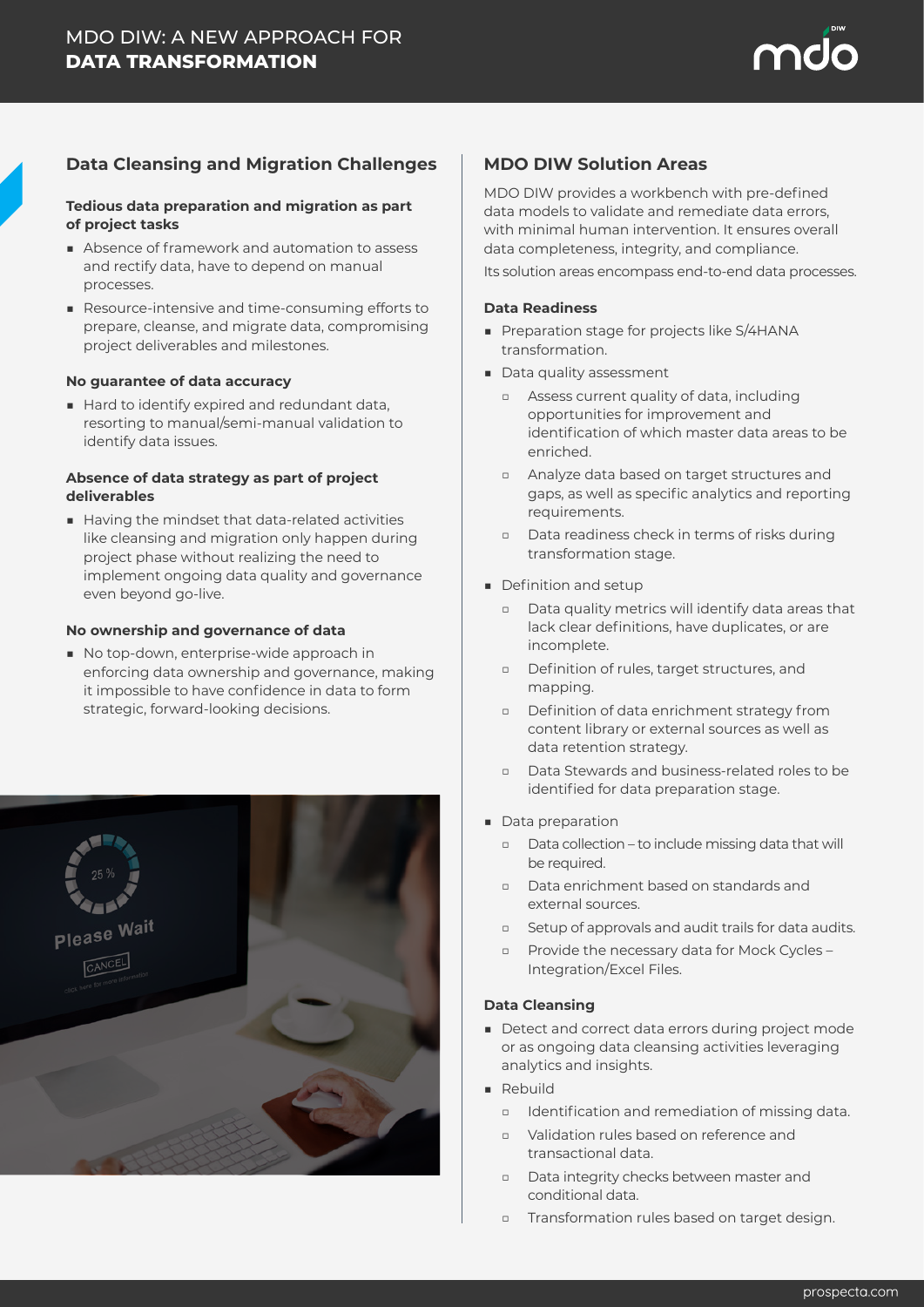### MDO DIW: A NEW APPROACH FOR **DATA TRANSFORMATION**

- Standardize
	- □ Standardization through automation rules, e.g., telephone numbers, street addresses, or any naming conventions.
- De-duplicate
	- □ Once rebuild has completed, de-duplication results are reviewed for further action, e.g., deactivation.
- Data export
	- □ Upon approval, data is exported via files or integrated into target systems.
	- Integration is only recommended for Passive Governance.

#### **Data Enrichment**

- Encompass three main master data areas of spares, assets, and suppliers – alignment with respective industry standards.
- Use DIW connectors to access external contents and enrich data.
- Leverage OCR Connector capabilities to process, validate, and digitize hard-copy documents.
- Utilize machine learning (ML) to enrich data from external sources.
- Leverage our dedicated Master Data as A Service (MDAAS) team for the enrichment efforts.

#### **Data Assurance**

- Maintain data compliance, integrity, and standards with follow-up actions and remediations.
- Ensure validation and governance of data exchange between partners and legislative organizations as well as content publication.
- Framework that goes beyond data quality, embedded within organizational processes.

#### **Leveraging DIW for S/4HANA Transformation Projects**

MDO DIW can be used to manage the data aspects of S/4HANA transformation projects as well as defining overall data strategy.

#### **Preparation Phase**

■ Assist in the assessment and preparation of data – even before project kick-off based on the current data quality metrics. This should reduce 70% of the efforts during project phase.

#### **In-flight Phase**

- Enable creation of rules with no coding required adjustment and refinement of rules based on target design.
- Continuous improvement and collaboration with project team.
- A one-stop platform to manage data defects.

#### **Post Go-live Phase**

■ Ongoing data checking and cleansing, as well as execution of data retention strategy.